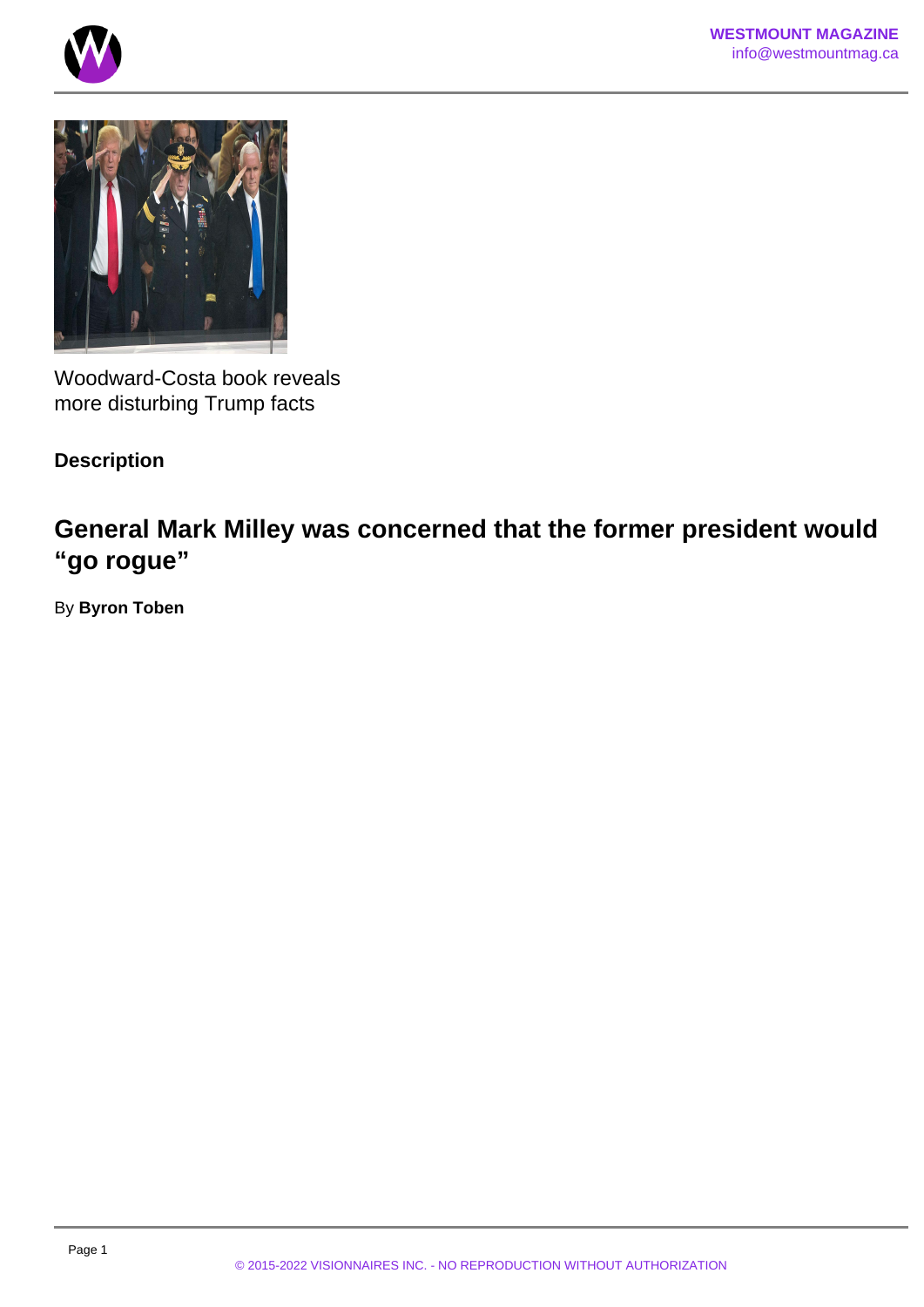Bob Woodward – Image: [Jay Godwin,](https://commons.wikimedia.org/wiki/File:DIG13846-168.jpg) Public domain, via Wikimedia Commons

On the eve of a threatened demonstration at the U.S. capital on September 18 to protest the "political prisoners" held for trial as a result of their violent actions on January 6, and the oft postponed date of September 20 as the date when Donald Trump will be re-instated as U.S. president, it is timely that a new book, Peril, by Bob Woodward and [Robert Costa](https://en.wikipedia.org/wiki/Robert_Costa_(journalist)) , has been published.

Among the revelations therein, two that have struck me are those about former vice president Mike Pence and General Mark Milley . Pence, being pressed relentlessly by Trump to declare the electoral vote count questionable, called upon Dan Quayle , former vice president under George H.W. Bush , for advice. Quayle, also from Indiana (as was Pence), emphatically urged Pence not to even consider the possibility.

Pence, who had dutifully stood in Trump's shadow for four years, when stressing that his role under the Constitution was purely symbolic and he had no power to overturn the state-certified returns, was countered with a childish "You're no longer my friend" by Trump, who later did not try to stop rioters' calls to hang Pence.

Pence… when stressing that his role under the Constitution was purely symbolic and he had no power to overturn the state-certified returns, was countered with a childish "You're no longer my friend'

Milley, Chairman of the Joint Chiefs of Staff, afraid that Trump could "go rogue", held secret meetings with his military colleagues to head off possible military action in this nuclear age and even called his Chinese General counterpart to assure that things were under control. For these adult-in-the-room actions, Trump now calls for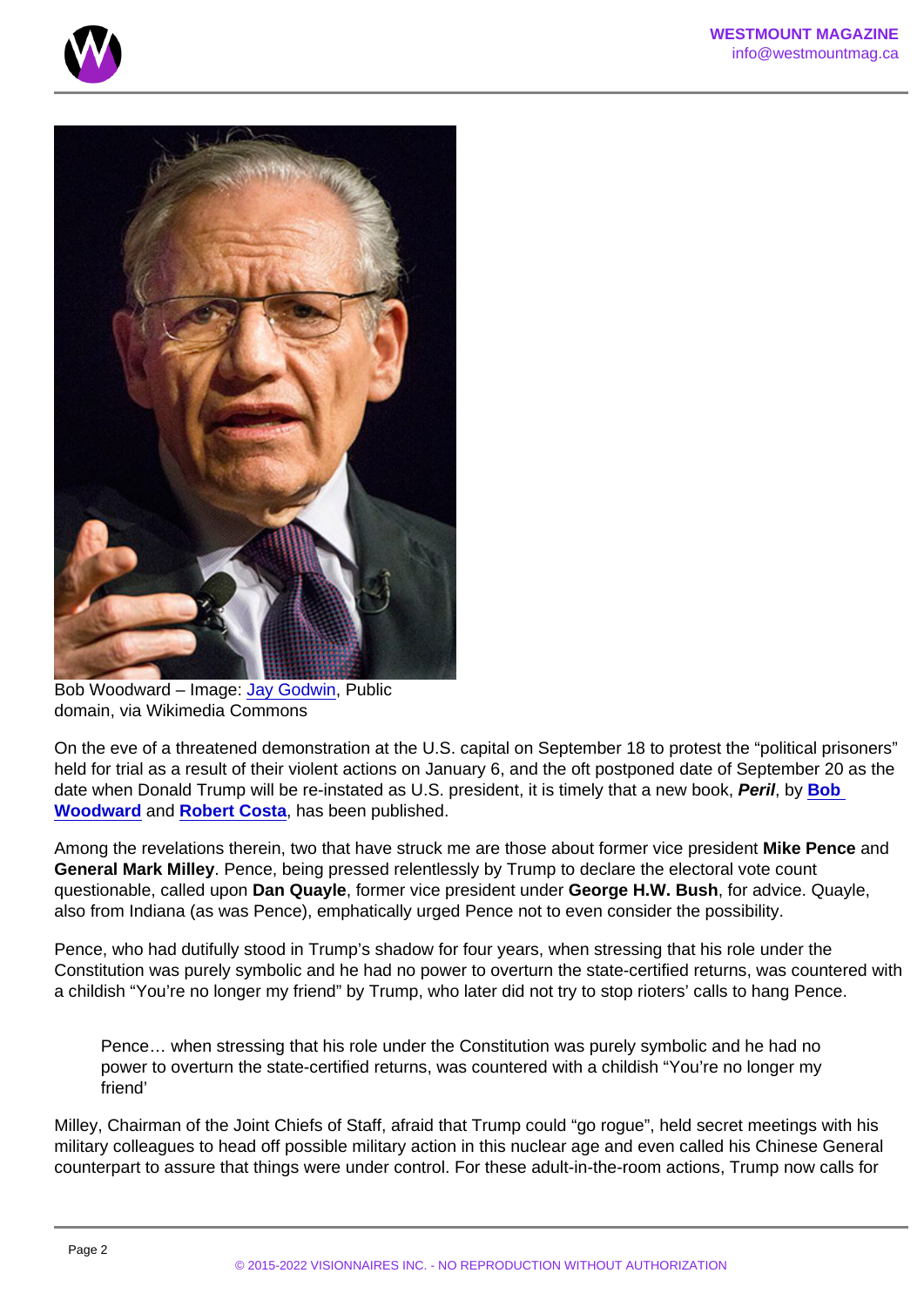treason charges against Milley, according to Vanity Fair.

Robert Costa: [Yuletide202](https://commons.wikimedia.org/wiki/File:Costa_robert.jpg), [CC BY-SA 4.0](https://creativecommons.org/licenses/by-sa/4.0), via Wikimedia Commons

Back on June 20 of 2020, I posted the first of my watching briefs on the Trump administration, often using the journalistic "hook", echoing Queen Elizabeth's famous plaint about her "Annus Horribilis" in my [2020 is Donald](/)  [Trump's Annus Horribilis](/) . In that article, I listed some 20 books from 2016 to mid-2020 criticizing the Trump administration. That number has since more than doubled, culminating in (so far) Peril.

Viewers can see, in reverse chronological order, all of my articles [here.](/)

I have been particularly concerned, as in my October 10, 2020 article [The Cult of Trump and Fascism in](/)  [America](/) , which features rare footage of the 1939 American Nazi party rally in Madison Square Garden and the 1978 Jimmy Jones Kool-Aid death cult in Guyana.

Feature image: Donald Trump, General Mark Milley and Mike Pence, [DoD Photo by Navy Petty Officer 2nd](https://commons.wikimedia.org/wiki/File:Donald_J._Trump,_Mark_A._Milley_and_Mike_Pence_salute,_Jan._20,_2017.jpg)  [Class Dominique A. Pineiro/Released](https://commons.wikimedia.org/wiki/File:Donald_J._Trump,_Mark_A._Milley_and_Mike_Pence_salute,_Jan._20,_2017.jpg), Public domain, via Wikimedia Commons

[More articles from Byron Toben](https://www.westmountmag.ca/?s=byron+Toben)

Byron Toben , a past president of The Montreal Press Club, has been WestmountMag.ca's theatre reviewer since July 2015. Previously, he wrote for since terminated web sites Rover Arts and Charlebois Post, print weekly The Downtowner and print monthly The Senior Times. He also is an expert consultant on U.S. work